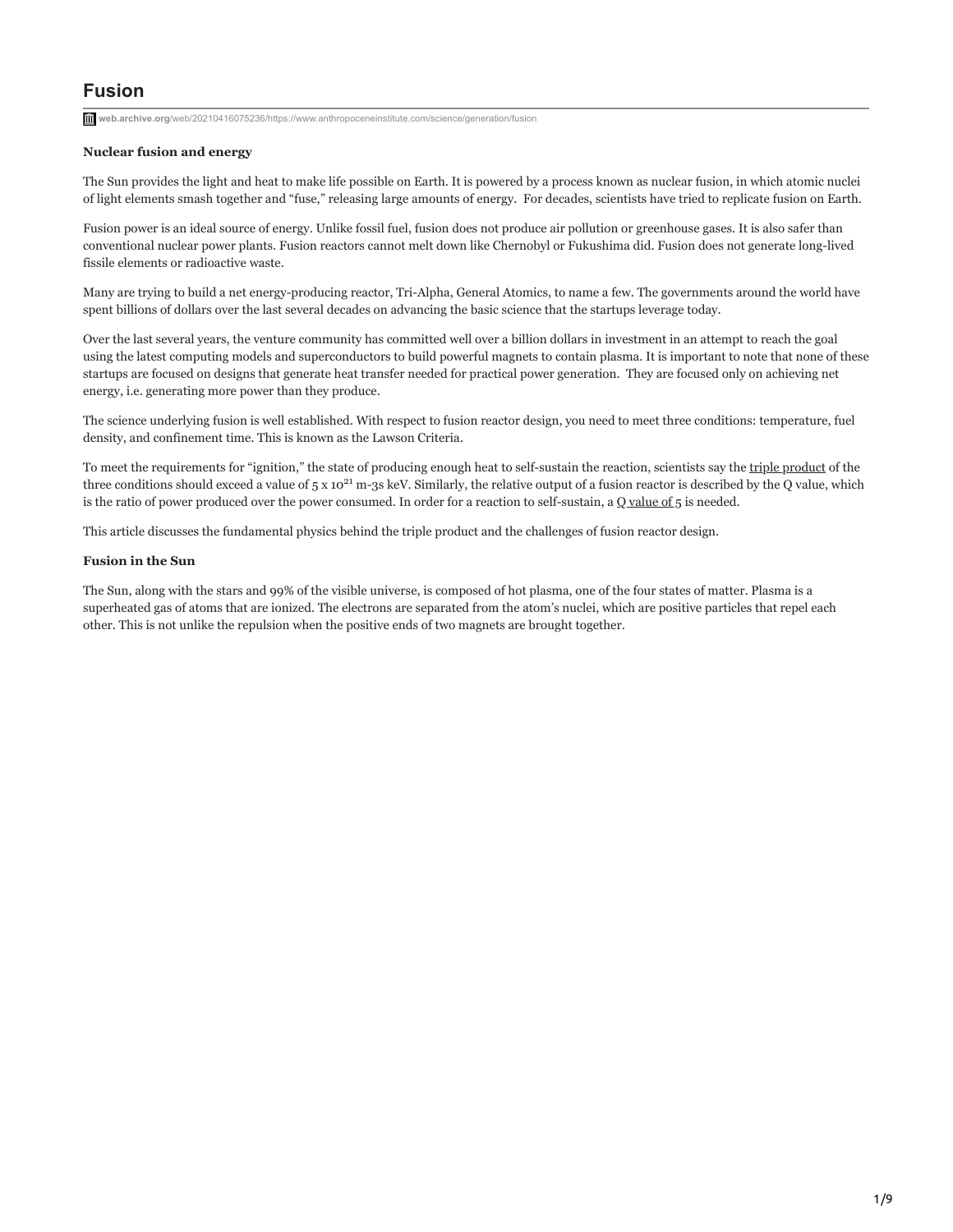At 15 million degrees C and enormous gravitational pressure within the stars, the nuclei in the plasma move fast enough and are held together long enough to overcome their natural repulsion. By colliding and fusing hydrogen nuclei at a sufficient rate, mass is converted to energy by Einstein's equation  $E=mc^2$ , whereby energy = mass x (speed of light)<sup>2</sup>. The power generated sustains a burning plasma and radiates light from the Sun.

## **Fusion in a reactor**

 $\mathbf{D}$ 

Unfortunately, we can't duplicate the pressure of the Sun by using the Earth's gravity. So how do scientists create the conditions to hold hot plasma long enough to fuse? The major types of reactors to confine plasma are: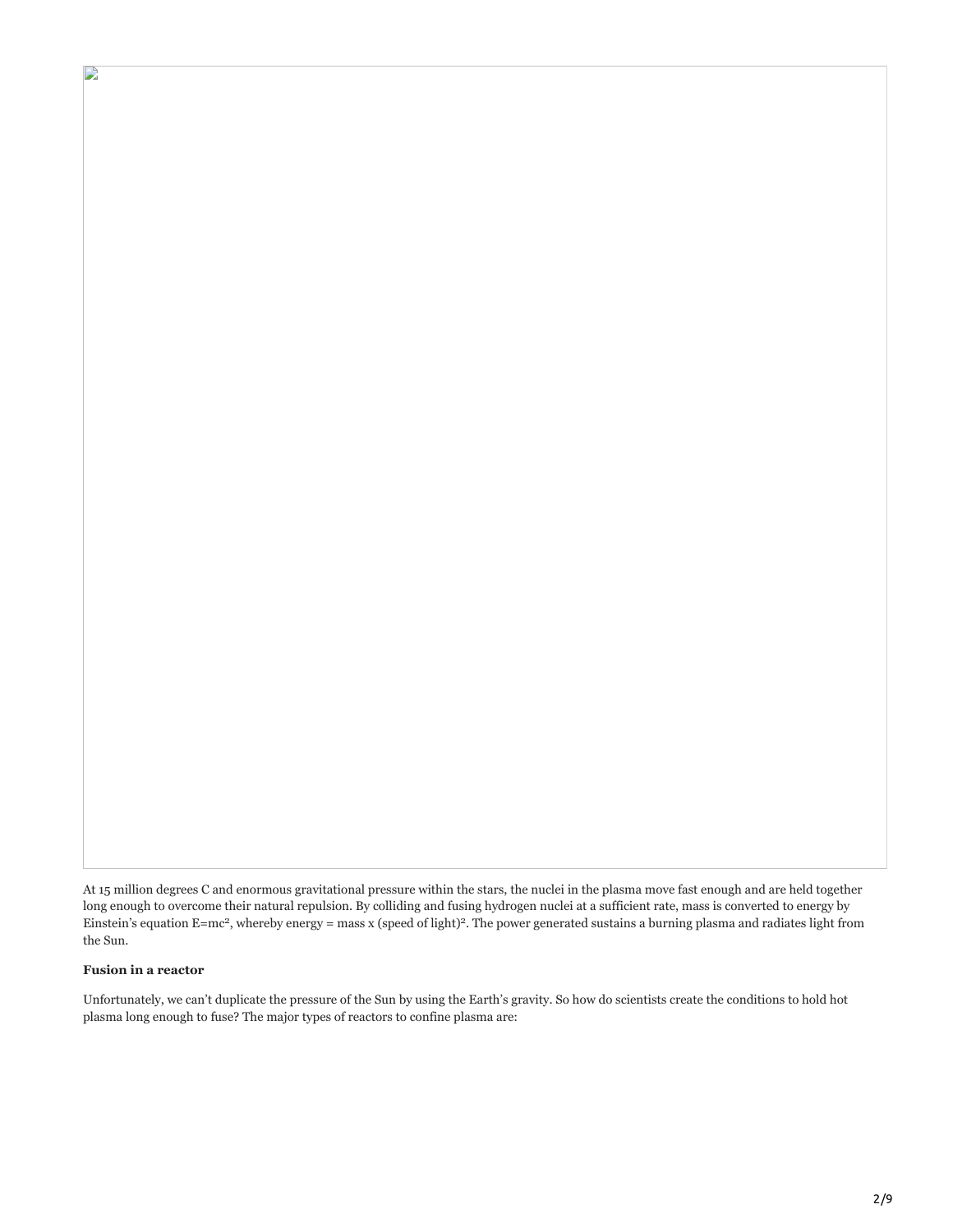Magnetic confinement reactors – The plasma fuel is held in isolation using magnetic fields and heated to around 100 million degrees using pulses of radio and microwaves. The [Tokamak reactor](https://web.archive.org/web/20210416075236/http://fire.pppl.gov/nf_50th_4_Ikeda.pdf) is the most common magnetic confinement design studied today. Invented by Soviet physicists Andrei Sakharov and Igor Tamm, the Tokamak traps plasma in a donut or torus-shaped vacuum chamber using a combination of magnets that [coil around the torus](https://web.archive.org/web/20210416075236/https://www.euro-fusion.org/tokamaks/). A second set of magnets centered on the axis of the torus adds a poloidal or vertical magnetic field that gives the field in the torus a twist. This prevents plasma from escaping by pulling ions that drift outside of the ring back to the center.



Schematic of a tokamak reactor (Source: [EuroFusion\)](https://web.archive.org/web/20210416075236/https://www.euro-fusion.org/2011/09/tokamak-principle/)

Because the Tokamak requires strong magnetic fields of several Teslas (about 100,000 times stronger than Earth's magnetic fields), [superconducting magnets](https://web.archive.org/web/20210416075236/https://www.iter.org/mach/magnets) are used for all large-scale reactors. They are cooled down to 4 degrees K using helium based cryogenics. One focus of Tokamak development is the use of [high-temperature superconducting materials.](https://web.archive.org/web/20210416075236/http://iopscience.iop.org/article/10.1088/1741-4326/aa7bab) This increases the magnetic field strengths to improve confinement, which scales with the fourth power of the magnetic field. This not only improves stability to the plasma, it can shrink the reactor size by one-tenth. At higher temperatures, less expensive alternatives to helium driven cryogenic systems can be used to cool the superconducting magnets.

Inertial confinement reactors – Pelletized fuel containing frozen hydrogen is heated and compressed using high powered lasers. The most prominent of these projects is the [National Ignition Facility](https://web.archive.org/web/20210416075236/https://lasers.llnl.gov/) (NIF) at the Lawrence Livermore National Laboratory (LLNL). The NIF was completed in March 2009 at a cost of [\\$3.5 billion](https://web.archive.org/web/20210416075236/http://www.sciencemag.org/news/2016/06/giant-us-fusion-laser-might-never-achieve-goal-report-concludes) and funded by the US Department of Energy (DOE). Using 192 of the world's most powerful lasers, the experimental reactor can deliver 500 terawatts (TW) of light over a few billionths of a second to a pellet of frozen deuterium-tritium couple millimeters in diameter. In 2014, [NIF reached a milestone](https://web.archive.org/web/20210416075236/https://www.nature.com/articles/nature13008.epdf?referrer_access_token=x19Z1HfzecsZ4Ny9Ud56J9RgN0jAjWel9jnR3ZoTv0MOnf28PRfaHV2UNITTh86a8jq-KFVOrAwdTzSe-hzePEZI4UAZyqxe-iVZvIMGPj5U2ZzjQujQQ2Klv9OG0gwm55XAgIsVW_M_vI34Jgv-_RFF40CR-xI84rv5oSZCRwlf6-Oa_feplhNS6OwCtk8CCfdG1rsk-517CWLHZzSM2cBfnUwpdzPjDzStVoXGh7oBUNzNI5sS680cwgrlynWUK6yJ1hhRr1JHSkBfXJjA0Q==&tracking_referrer=www.nature.com) of releasing double the energy absorbed by the pellet. In spite of the progress, the DOE has [reassessed the NIF program](https://web.archive.org/web/20210416075236/http://the%20efficacy%20of%20reaching%20ignition%20on%20NIF.%E2%80%9D/) and has refocused the priority to determining the "efficacy of reaching ignition" by 2020.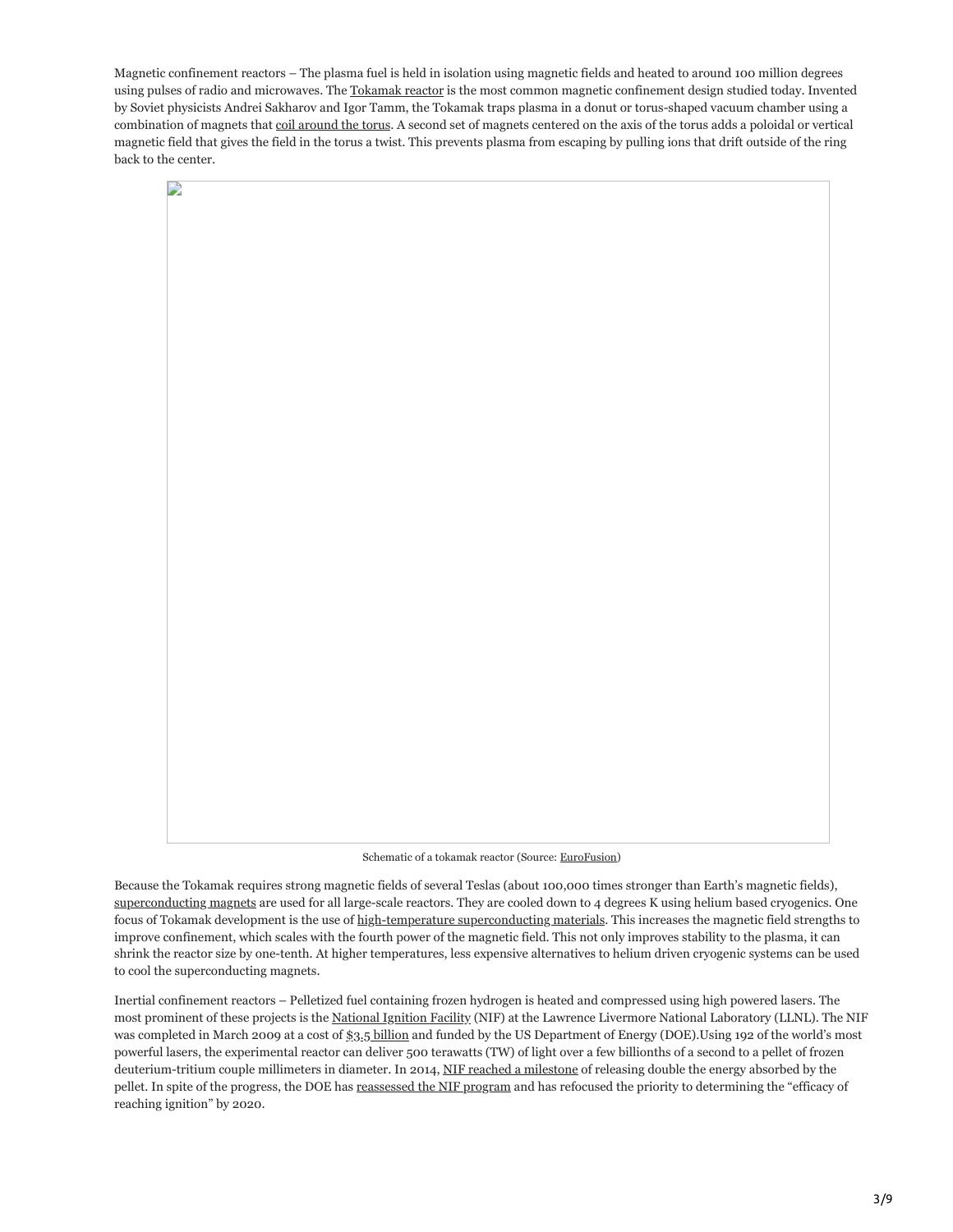Z-pinch reactors – Another type of fusion is the Z-pinch, which takes concepts from both magnetic and inertial confinement. In a Zpinch device, an electrical current is shot through plasma that is confined to a magnetic field. The electrical discharge causes the plasma to compress to densities and temperatures that enable fusion. The largest such device is the  $Z$  machine at Sandia National Laboratory.While the Z machine has received the bulk of funding for Z-pinch based fusion, there is increasing attention to study the phenomena on a smaller scale. The US Advanced Research Projects Agency-Energy (ARPA-E) is now supporting projects to explore lowcost methods of Z-Pinch using pulsed power or piston-driven compression. The agency is funding nine teams for a total of \$30 million under its [ALPHA program.](https://web.archive.org/web/20210416075236/https://arpa-e.energy.gov/sites/default/files/documents/files/ALPHA%20Project%20Descriptions_FINAL.pdf)

# **What fuels are used for fusion?**

A number of [different elements can combine](https://web.archive.org/web/20210416075236/https://ehabich.info/singularity/helium3/FusionFuelCycles.jpg) to produce energy through fusion. With respect to providing energy, the most feasible reaction is the binding of deuterium and tritium, two heavier forms of hydrogen. The deuterium nucleus has one additional neutron and the tritium nucleus has two additional neutrons.



Isotopes of hydrogen. (Source: [IOP\)](https://web.archive.org/web/20210416075236/https://www.iop.org/publications/iop/2008/file_38224.pdf)

The fusion of deuterium and tritium produces a heavier helium nucleus (alpha) and a free neutron, along with energy in the form of heat. The combined weight of the fusion products is slightly smaller than that of the two nuclei before fusion, accounting for the mass that is converted into energy.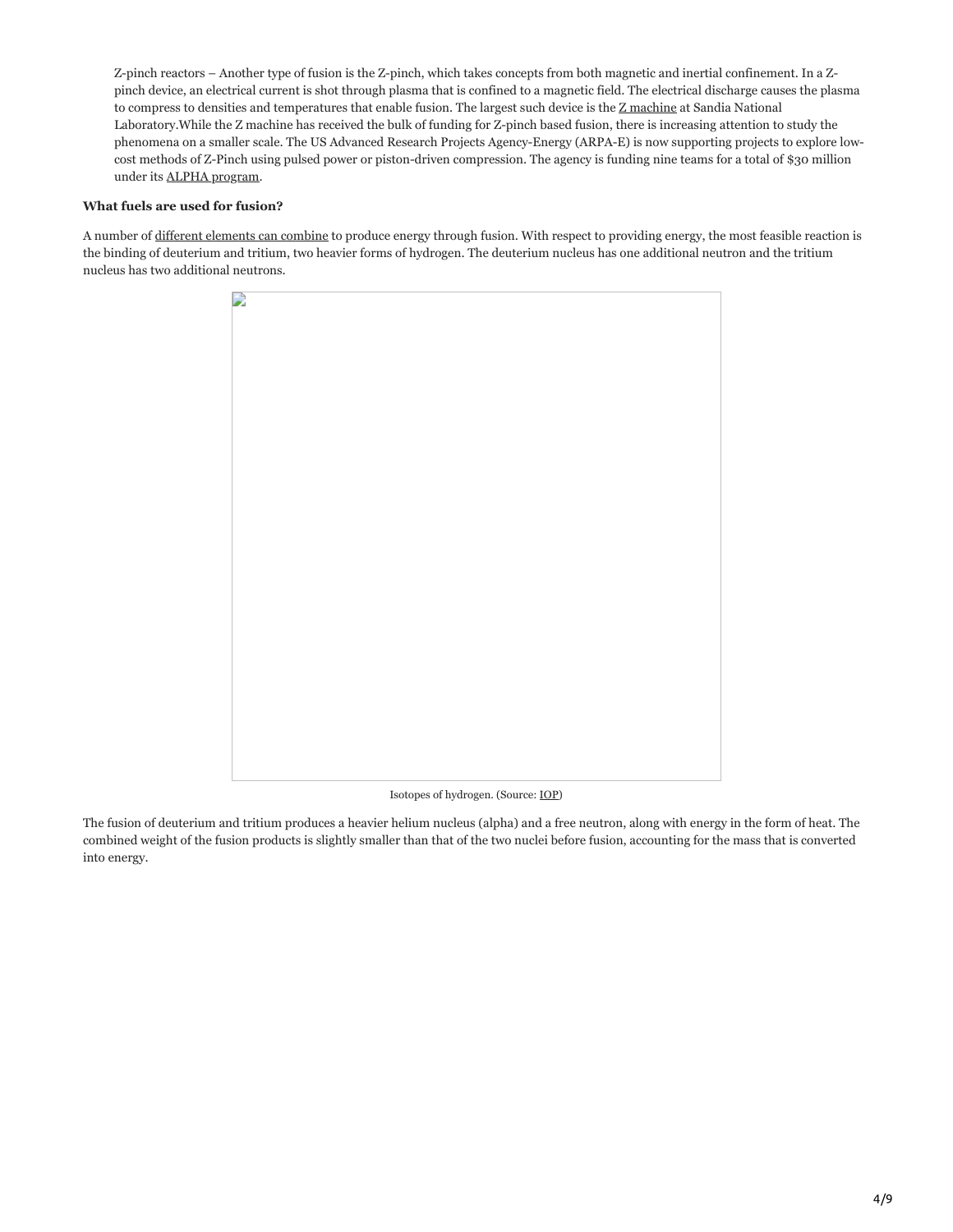The fusion reaction of deuterium and tritium. (Source: [IOP\)](https://web.archive.org/web/20210416075236/https://www.iop.org/publications/iop/2008/file_38224.pdf)

#### **How much energy does fusion produce?**

D

Fusion releases nearly four million times more energy than the combustion of fossil fuels and four times that of nuclear fission. A half ton of D and T fuel is sufficient to power a 1 GW generator for one year. In contrast, a coal plant with the same output requires 2.5 million tons of coal. A nuclear power plant with similar capacity would need 200 tons of uranium fuel.

## **Where does fusion fuel come from?**

Deuterium is naturally abundant in seawater (30 grams per cubic meter) and is obtained by splitting the water with electricity. On the other hand, naturally occurring tritium, which has a radioactive half-life of 12 years, is extremely rare. It is produced or "bred" by bombarding lithium atoms with neutrons.

Tritium is also produced as a byproduct at nuclear power plants. At the Fukushima Dai-ichi plant, the water used to cool the damaged reactors is contaminated with tritium. According to Japan's Nuclear Regulation Authority, [57 mL of tritium water](https://web.archive.org/web/20210416075236/http://www.nsr.go.jp/data/000145530.pdf) are diluted in 770,000 tons of water and stored in 1000 tanks next to the plant. Although the water is essentially safe at these concentrations, the government has yet to give final approval to release the water into the sea.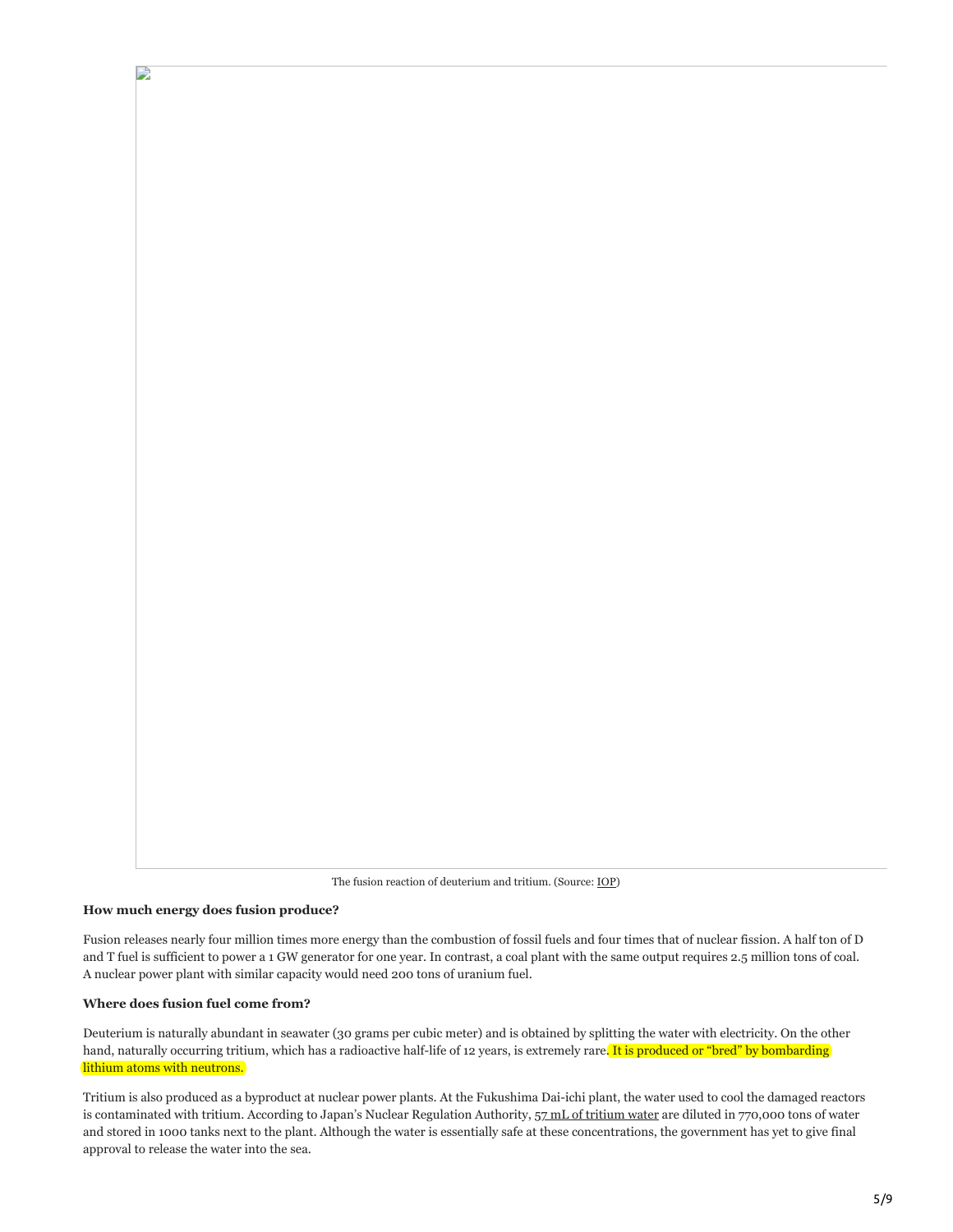## **Evolution of Tokamaks**

Tokamaks have outperformed all other fusion reactor designs in terms of the triple product. The consensus in the scientific community is that this design will eventually produce net positive energy. Over 200 tokamaks have been constructed to date with successive reactors reaching higher values of Q.



Progress in tokamak react[or design for nuclear fusion. \(Source: IOP](https://web.archive.org/web/20210416075236/https://physicsworld.com/a/fusion-the-way-ahead/) Physicsworld)

In 1997 scientists at the Joint European Torus (JET) in the UK achieved 16 MW of fusion power with 25 MW of input power, equivalent to a Q value of 0.64. The JET reactor is the largest Tokamak to date and is part of a trend towards reactors with larger radii and volumes that produce higher energy outputs.

[In contrast to the JET program, small experimental reactors also play an important role in fusion development. In 2016, MIT's Tokamak based](https://web.archive.org/web/20210416075236/http://news.mit.edu/2016/alcator-c-mod-tokamak-nuclear-fusion-world-record-1014) Alcator C-Mod reactor set the record for highest plasma pressure at nearly twice that of Earth's atmospheric pressure, demonstrating high magnetic field materials that improve fusion reactor output.

# **What is ITER?**

The EU, Japan, India, Korea, China, Russia, and the United States are part of the \$22 experimental billion International Thermonuclear [Experimental Reactor \(ITER\) in France. It will be the world's largest tokamak using deuterium-tritium fuel. Although ITER will not capt](https://web.archive.org/web/20210416075236/https://www.iter.org/)ure the heat to produce electricity, it is the first fusion reactor that plasma physicists believe will demonstrate net energy on a commercial scale.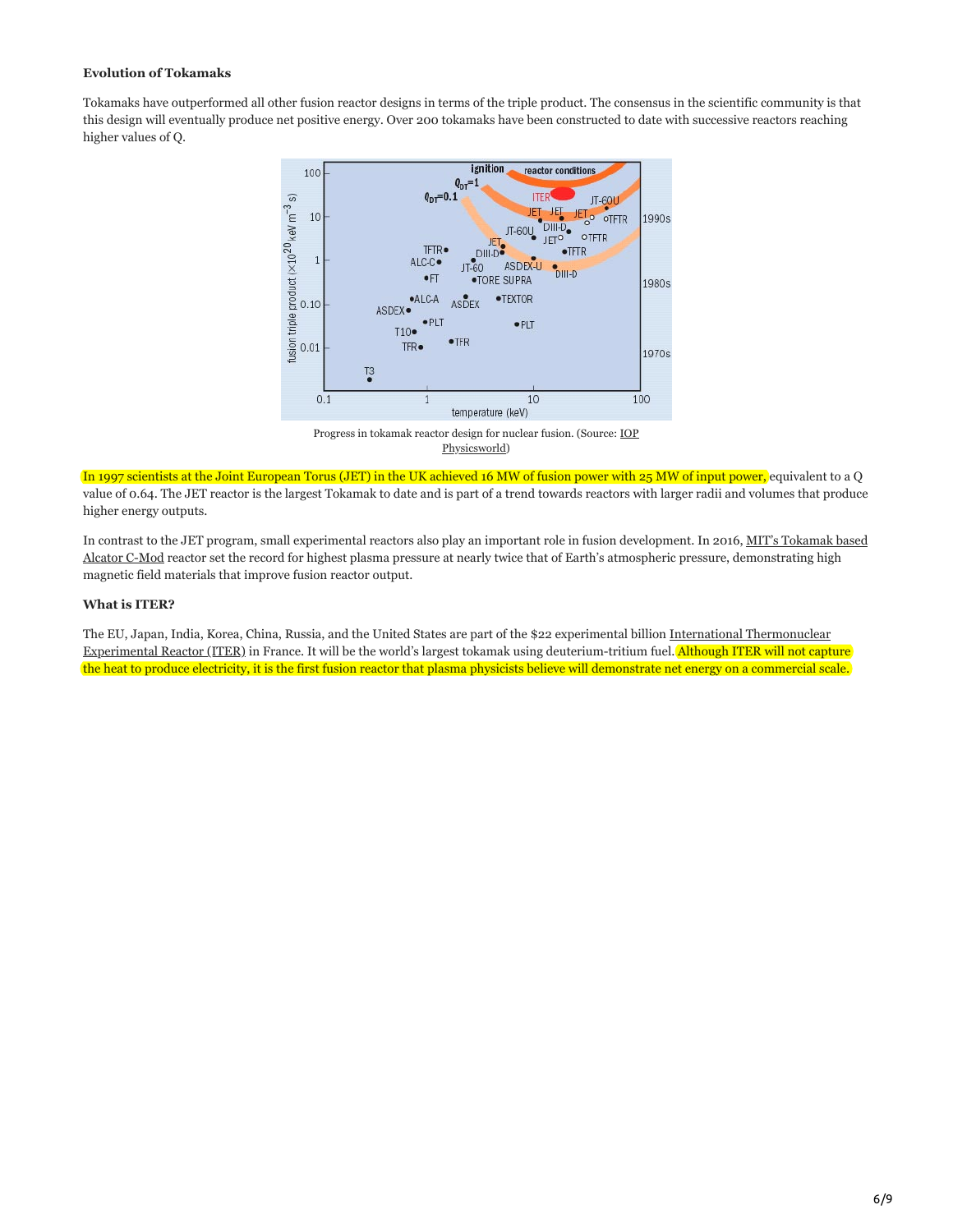Computer model of ITER. (Source: [ITER\)](https://web.archive.org/web/20210416075236/https://www.iter.org/proj/inafewlines)

Once fusion temperatures are attained, ITER is expected to use 50 MW of electricity to produce 500 MW of energy  $(Q = 10)$  for pulses of 400 s. Although the ITER facility will be completed in 2019, full power output is not expected before 2035.

## **The challenges in Tokamak reactor design**

D

While the ITER project is not intended to be an operating power plant, it is a testbed for a variety of Tokamak enabling technologies such as "heating, control, diagnostics, cryogenics and remote maintenance in an integrated way." Some of the challenges Tokamak face include:

Plasma stability – While the magnetic fields in a tokamak are effective at confining plasma, it can not do so for more than few seconds due to the inherent unevenness of the magnetic fields. These instabilities are analogous to the bubbles in boiling water. They reduce the plasma temperature needed to sustain fusion.

Pulsed operation – Tokamaks work in limited pulse mode, similar to that of a transformer. At this stage of development, the pulses are on the order of seconds. Future reactors are expected to have pulses of hours. They cannot be operated continuously because to drive the plasma, the reactors are inductively driven by the vertical coils.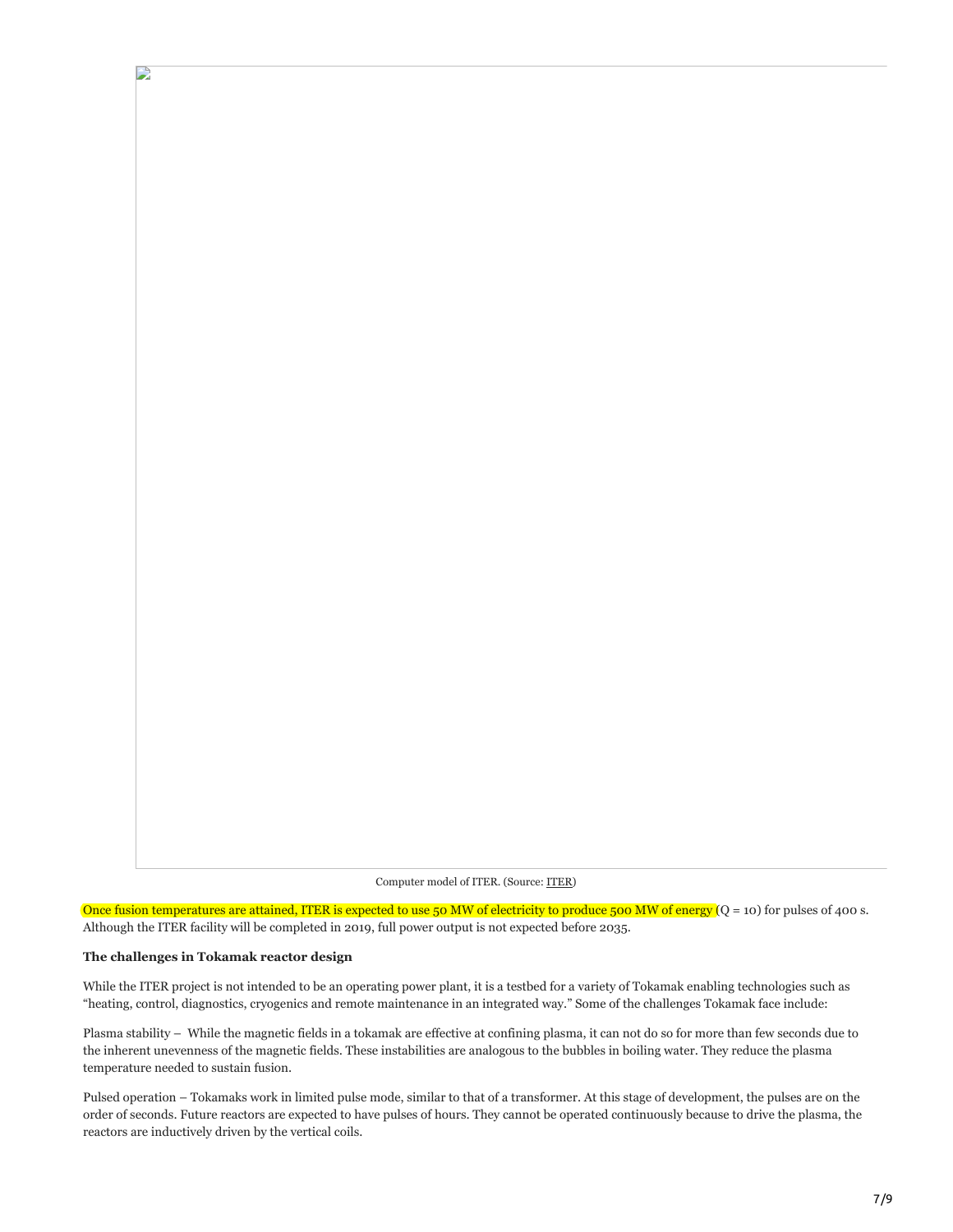Structural integrity – Every pulse of the reactor places stress on the structure of the power station. The neutrons from the fusion reaction will also damage the structure of the reactor, including the superconducting magnets, if not sufficiently shielded.

Cryogenics – In order for the superconducting magnets to operate, they must be cooled down to around 4 degrees K. To reach those temperatures, helium is used as the coolant but it is in short supply and expensive to procure.

## **What is the Stellarator?**

D

Not all magnetic confinement reactors use the torus shape of the Tokamak. One variant is the Stellarator, which is designed to address the [plasma instability of the Tokamak. In a Stellarator, the magnets are shaped and looped in a manner that gives the magnetic field a steady-state](https://web.archive.org/web/20210416075236/http://www.sciencedirect.com/science/article/pii/S2468080X16300322) profile. It was not until recently that computing power was fast enough to model the optimal shape of the magnetic coils.

The [Wendelstein 7-X,](https://web.archive.org/web/20210416075236/http://www.sciencemag.org/news/2015/10/bizarre-reactor-might-save-nuclear-fusion) which is the first large-scale optimized Stellarator, was completed in 2015. By 2021, the machine is expected to achieve 30 minutes of continuous operations, which unlike the pulsed Tokamaks would demonstrate the feasibility of a fusion plant in continuous operation.